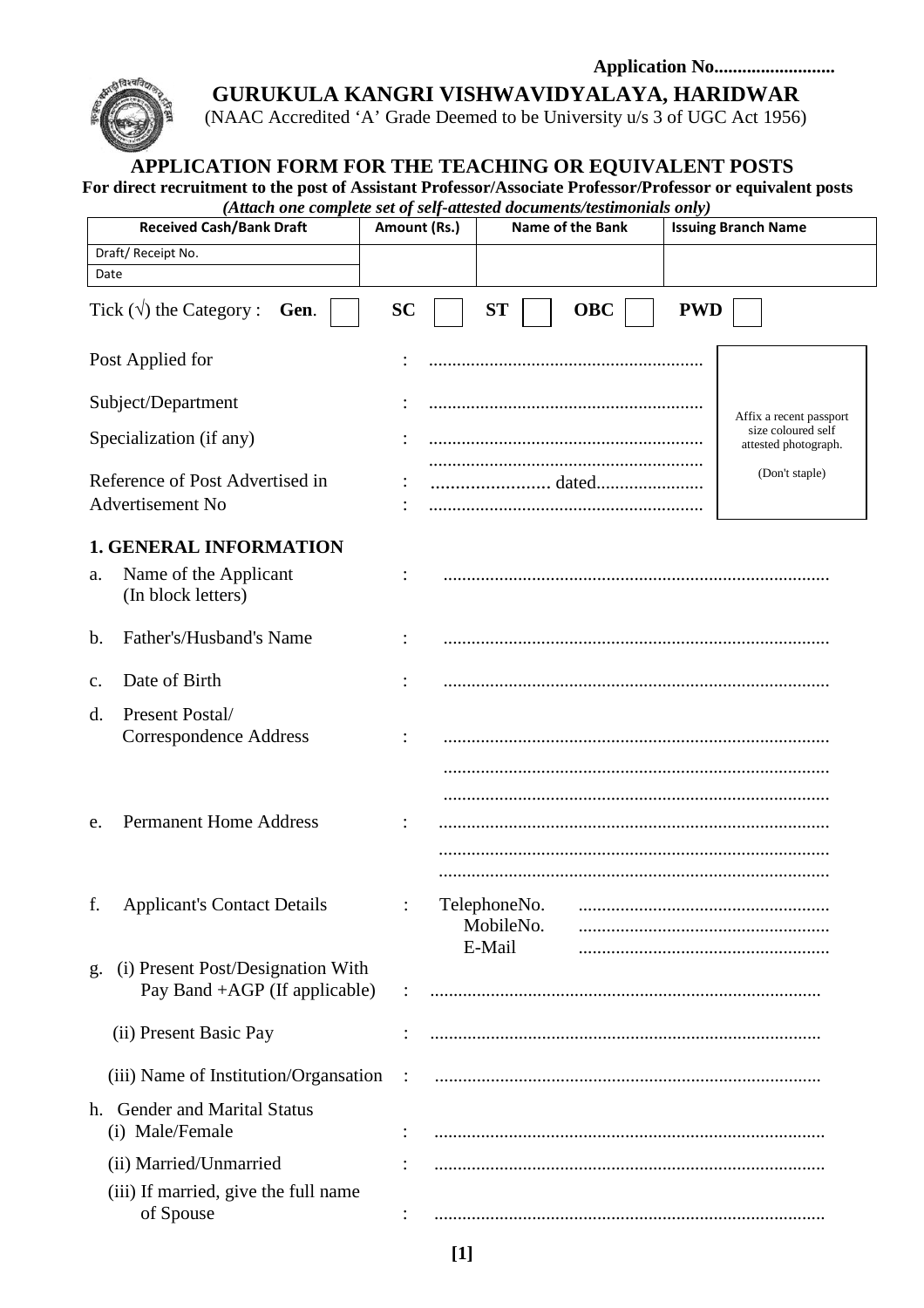i. Do you belong to SC/ST/OBC/PWD: (if yes, please state clearly & attach certificate in support)

# **2. ACADEMIC QUALIFICATIONS**

#### a. Academic Background (From Matriculation onwards)

| Examination<br>Passed         | ັ<br>Board/University/<br>Institute | Year of<br>Passing | As a Regular/<br>Private/<br>Correspondence | Subject $(s)$ /<br>Specialization | Division/<br>Grade | %age<br>of<br>Marks |
|-------------------------------|-------------------------------------|--------------------|---------------------------------------------|-----------------------------------|--------------------|---------------------|
| School<br>High<br>$(10^{th})$ |                                     |                    |                                             |                                   |                    |                     |
| Intermediate<br>$(12^{th})$   |                                     |                    |                                             |                                   |                    |                     |
| Graduation                    |                                     |                    |                                             |                                   |                    |                     |
| Post Graduation               |                                     |                    |                                             |                                   |                    |                     |
| M.Phil.                       |                                     |                    |                                             |                                   |                    |                     |
| Ph.D.                         |                                     |                    |                                             |                                   |                    |                     |
| D.Lit.                        |                                     |                    |                                             |                                   |                    |                     |
| Others (if any)               |                                     |                    |                                             |                                   |                    |                     |
|                               |                                     |                    |                                             |                                   |                    |                     |

|                | b. M.Phil. Topic                                                     |  |
|----------------|----------------------------------------------------------------------|--|
| $\mathbf{c}$ . | Ph.D. Topic                                                          |  |
|                | Date of Registration of Ph.D. Degree                                 |  |
|                | Date of viva-voce of Ph.D. Degree                                    |  |
|                | d. D.Lit. Topic                                                      |  |
| e.             | Technical Qualification, if any                                      |  |
| f.             | Area of Specialization/Field of Research                             |  |
| g.             | Have you qualified NET/SLET/SET?<br>(If yes, please give details)    |  |
| h.             | Academic distinction (e.g. any prize,<br>medal, honour, award etc.)  |  |
| $\mathbf{i}$ . | Foreign visits for academic purpose<br>(If any, please give details) |  |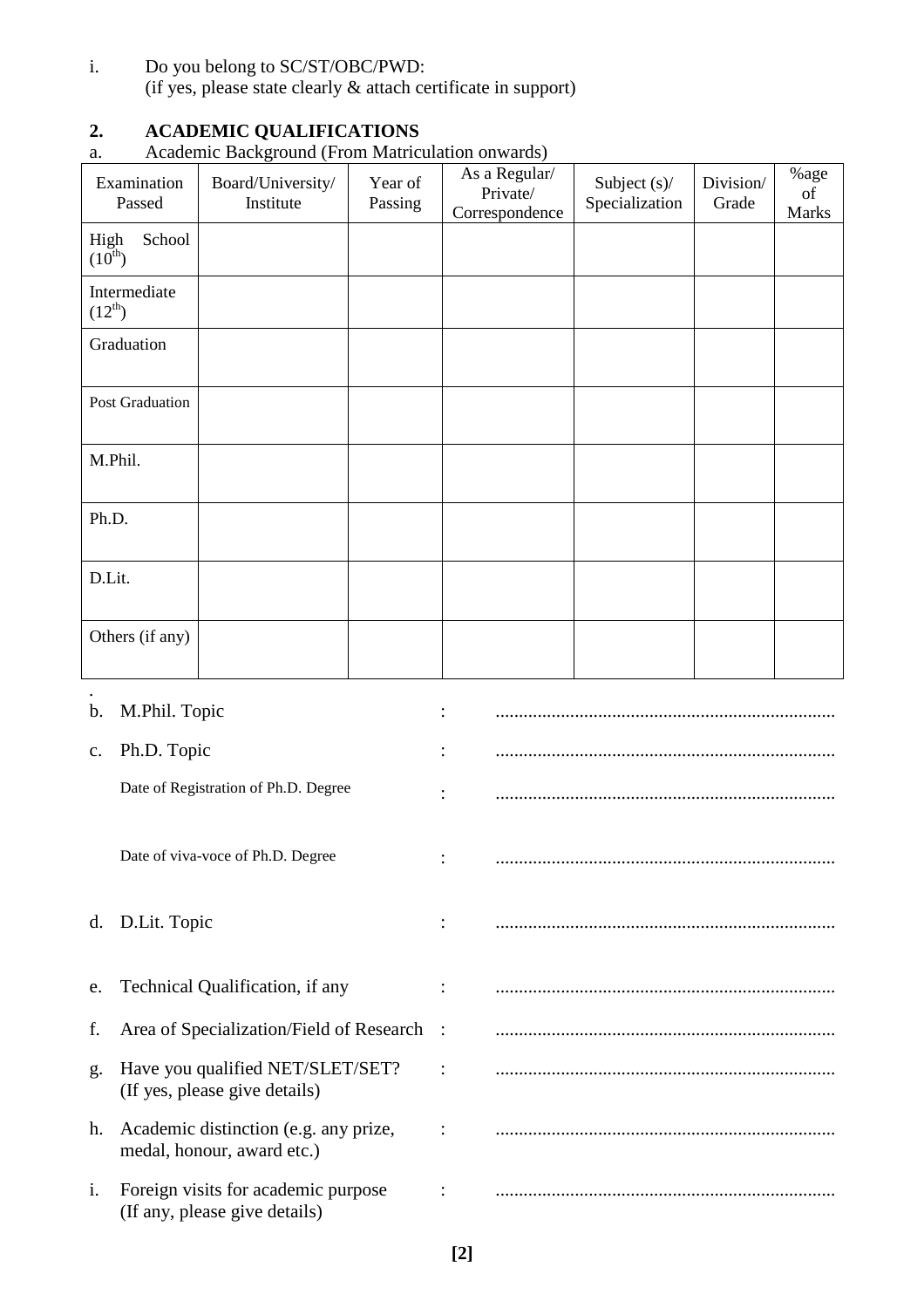| Have you been punished during your<br>studies at College/University |  |
|---------------------------------------------------------------------|--|
| (if so give details)                                                |  |

### **3. TEACHING EXPERIENCE**

a. Give the details of employment in chronological order on permanent/regular basis in UGC Scale or equivalent

| Designation/ | Name of     | <b>Exact Dates/Period</b> |  | Scale of Pay $+$ | Nature of |
|--------------|-------------|---------------------------|--|------------------|-----------|
| Post Held    | Institution | From<br>To                |  | AGP              | duties    |
|              |             |                           |  |                  |           |
|              |             |                           |  |                  |           |
|              |             |                           |  |                  |           |
|              |             |                           |  |                  |           |
|              |             |                           |  |                  |           |
|              |             |                           |  |                  |           |

b. Particulars of service (in chronological order) only on adhoc/temporary/part time/contract basis in UGC Scale or consolidated emolument, if any

|                                                         |  | <b>Exact Dates/Period</b> |    | Scale of Pay $+$           | Nature of |  |
|---------------------------------------------------------|--|---------------------------|----|----------------------------|-----------|--|
| Designation/<br>University/<br>Post Held<br>Institution |  | From                      | To | AGP or Fixed<br>Emoluments | duties    |  |
|                                                         |  |                           |    |                            |           |  |
|                                                         |  |                           |    |                            |           |  |
|                                                         |  |                           |    |                            |           |  |
|                                                         |  |                           |    |                            |           |  |

# c. Total Teaching Experience

|    | (i) Under Graduate :                                                                                                 |                      |                        |
|----|----------------------------------------------------------------------------------------------------------------------|----------------------|------------------------|
|    | (ii) Post Graduate                                                                                                   |                      |                        |
| d. | (i) Break in Service, if any<br>(Indicate the period giving reasons)                                                 | $\ddot{\phantom{a}}$ |                        |
|    | your services? If so, give details.                                                                                  |                      |                        |
| e. | (iii) Do you have any court cases<br>pending as one of the parties?<br>(If yes, give details)<br>Research Experience |                      |                        |
|    | (i)As Ph.D. Scholar                                                                                                  |                      | $\vdots$ Years  Months |
|    | (ii) As Research Scientist/Associate : The Months City of the Scientist of Scientist Associate                       |                      |                        |
|    | (iii) As Teacher                                                                                                     |                      | :  Years  Months       |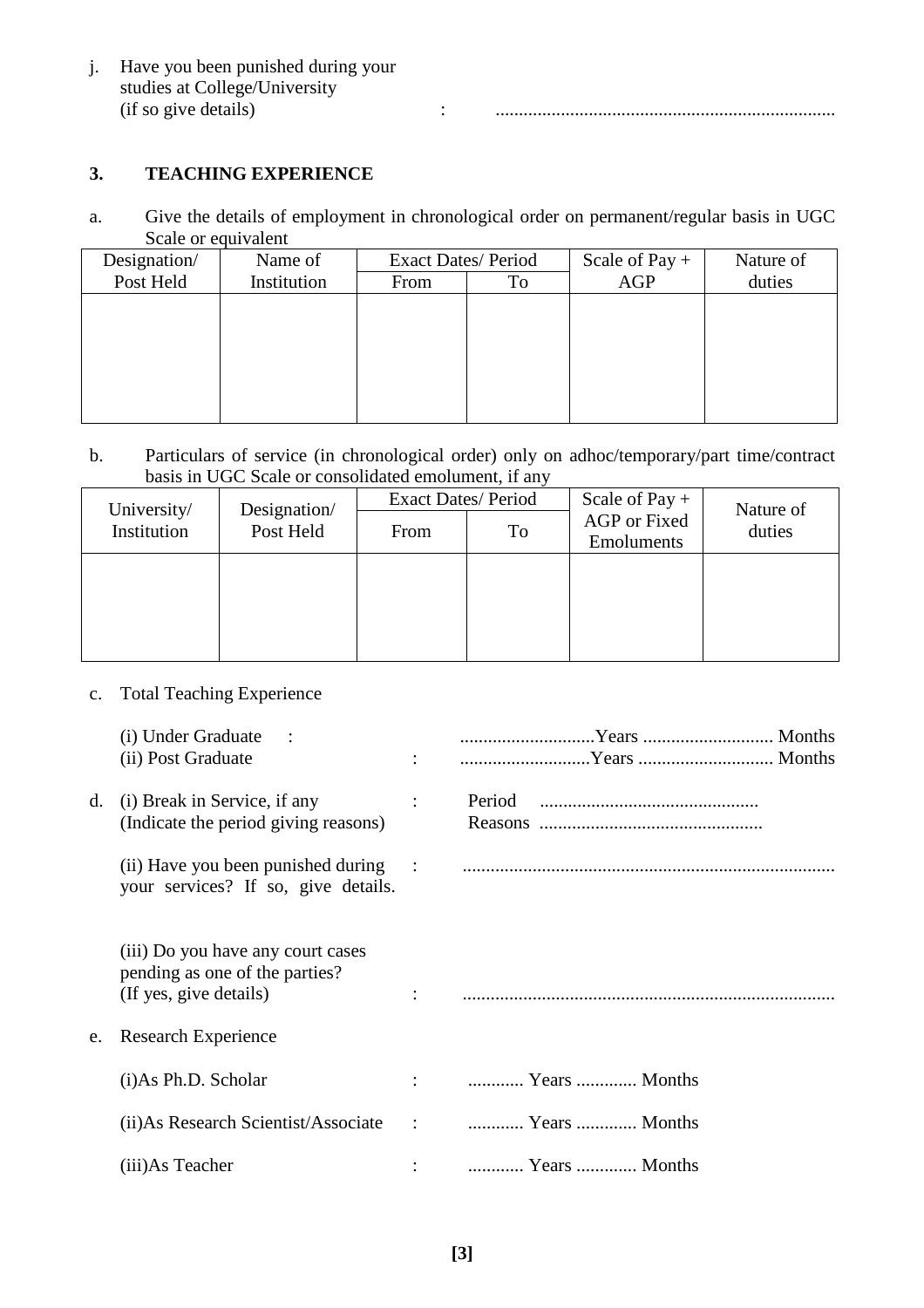#### f. Administrative Experience, (if any) :

| Name of            | Nature of   |            | Dates/Periods |    | Length of Experience |        |
|--------------------|-------------|------------|---------------|----|----------------------|--------|
| the<br>Institution | Designation | Assignment | From          | To | Years                | Months |
|                    |             |            |               |    |                      |        |
|                    |             |            |               |    |                      |        |
|                    |             |            |               |    |                      |        |
|                    |             |            |               |    |                      |        |

#### g. Details of Refresher Course/Orientation Course/Summer Institute Attended (If any):

| Name/Nature of the<br>Course | Institute and Place | Dates/Period | Total duration of the<br>course (in weeks/days) |
|------------------------------|---------------------|--------------|-------------------------------------------------|
|                              |                     |              |                                                 |
|                              |                     |              |                                                 |
|                              |                     |              |                                                 |

# h. Membership of Professional

Bodies/Societies etc. : ………………………………………………..

i. Period of Extra Ordinary Leave without pay (If availed) :

#### **4. CO-CURRICULAR, EXTENSION, PROFESSIONAL DEVELOPMENT RELATED ACTIVITIES AND RESEARCH & ACADEMIC CONTRIBUTIONS (COMPULSORY FOR THE POST OF ASSOCIATE PROFESSOR/PROFESSOR OR EQUIVALENT POST)**

**\*Weightage point/API Score shall be given by the applicant for co-curricular, extension, professional development related activities (Category-II)and research and academic contributions (Category-III) as per 4th Amendment, Regulation 2016 of UGC (Minimum qualifications for appointment and other academic staff in Universities and Colleges and measures for maintenance of standards in higher education circulated vide UGC Notification No. F.1-2/2016 (PS/Amendment) dated 11 July 2016.** 

#### **CATEGORY: II. CO-CURRICULAR, EXTENSION, PROFESSIONAL DEVELOPMENT RELATED ACTIVITIES (Attach supporting documents)**

Please mention your contribution on the following:

| <b>Category</b> | <b>Nature of Activity</b>                                                                                                                  | Points/Score* | For Office Use<br>Only |
|-----------------|--------------------------------------------------------------------------------------------------------------------------------------------|---------------|------------------------|
|                 | a. Student related co-curricular, extension and field based activities                                                                     |               |                        |
| (i)             | Discipline related co-curricular activities (e.g.<br>field work, study visit, student seminar and other<br>events, career counseling etc.) |               |                        |
| (ii)            | Other co-curricular activities (Cultural, Sports,<br>NSS, NCC etc.)                                                                        |               |                        |
| (iii)           | Extension and dissemination activities (public/<br>popular lectures/talks/seminars etc.)                                                   |               |                        |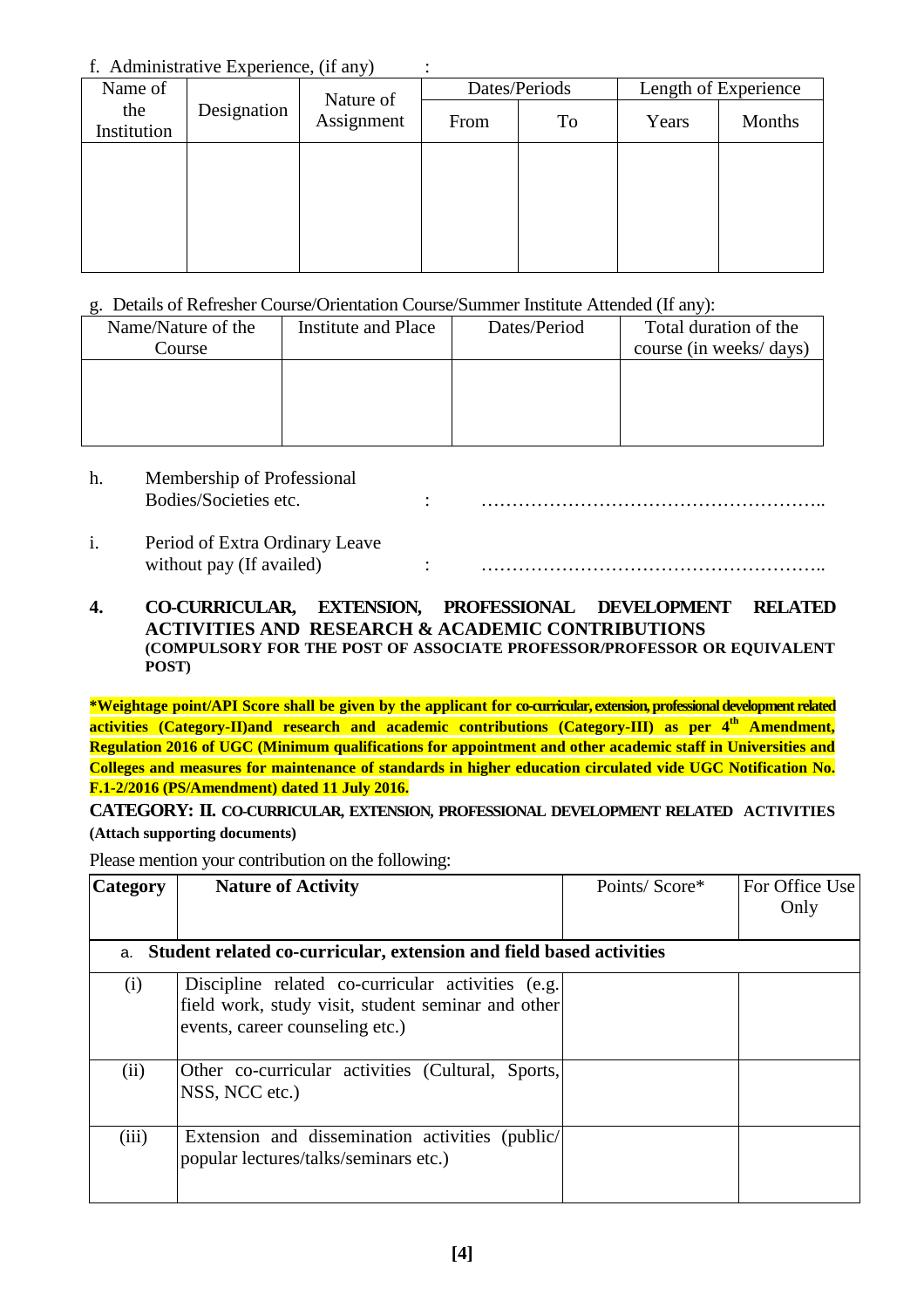|               | b. Contribution to Corporate life and management of the department and institution<br>through participation in academic and administrative committees and responsibilities                                                                                                                                   |  |
|---------------|--------------------------------------------------------------------------------------------------------------------------------------------------------------------------------------------------------------------------------------------------------------------------------------------------------------|--|
| (i)           | Administrative responsibility (including as Dean /<br>Principal/ Chairperson/ Convener/ Teacher-in-<br>charge/similar other duties that require regular<br>office hrs for its discharge)                                                                                                                     |  |
| (ii)          | Participation in Board of Studies, Academic and<br>Administrative Committees.                                                                                                                                                                                                                                |  |
| $c_{\bullet}$ | Professional Development activities (such as<br>participation in seminars, conferences, short term<br>training courses, industrial experience, talks,<br>lectures in refresher/faculty development courses,<br>membership of associations, dissemination and<br>general articles and any other contribution) |  |
|               | Total Score $(a + b + c)$ (Max: 45)                                                                                                                                                                                                                                                                          |  |

# **CATEGORY: III RESEARCH AND ACADEMIC CONTRIBUTIONS (Attach supporting documents)**

| (A)  | <b>Research Papers Published in Journals</b>                                  |               |                |
|------|-------------------------------------------------------------------------------|---------------|----------------|
|      | <b>Research/Academic Activities</b>                                           | Points/Score* | For Office Use |
|      |                                                                               |               | Only           |
| (i)  | Research Papers published in Refereed Journals as<br>notified by the UGC      |               |                |
| (ii) | Research Papers published in other Reputed Journals<br>as notified by the UGC |               |                |

# **(B) Publications other than journal articles (books, chapters in books)**

|       | <b>Research/Academic Activities</b>                                                                    | Points/<br>Score* | For Office Use<br>Only |
|-------|--------------------------------------------------------------------------------------------------------|-------------------|------------------------|
| (i)   | Text/Reference Books by International Publishers as<br>notified by the UGC                             |                   |                        |
| (ii)  | Subject Books by National level publishers<br>as<br>identified by the UGC or State / Central Govt.     |                   |                        |
| (iii) | Subject Books by Other local publishers as identified<br>by the UGC                                    |                   |                        |
| (iv)  | Chapters in Books published by National and<br>International level publishers as identified by the UGC |                   |                        |

# **(C) Research Projects**

|     | <b>Research/Academic Activities</b>                              | Points/ Score* | For Office Use<br>Only |
|-----|------------------------------------------------------------------|----------------|------------------------|
| (i) | Sponsored Project carried out/ongoing through the<br>Institution |                |                        |
|     | (a) Major Projects with Title :                                  |                |                        |
|     | Amount<br>$\mathbb{R}$                                           |                |                        |
|     | Sponsoring Agency :                                              |                |                        |
|     | (a) Minor Projects with Title :                                  |                |                        |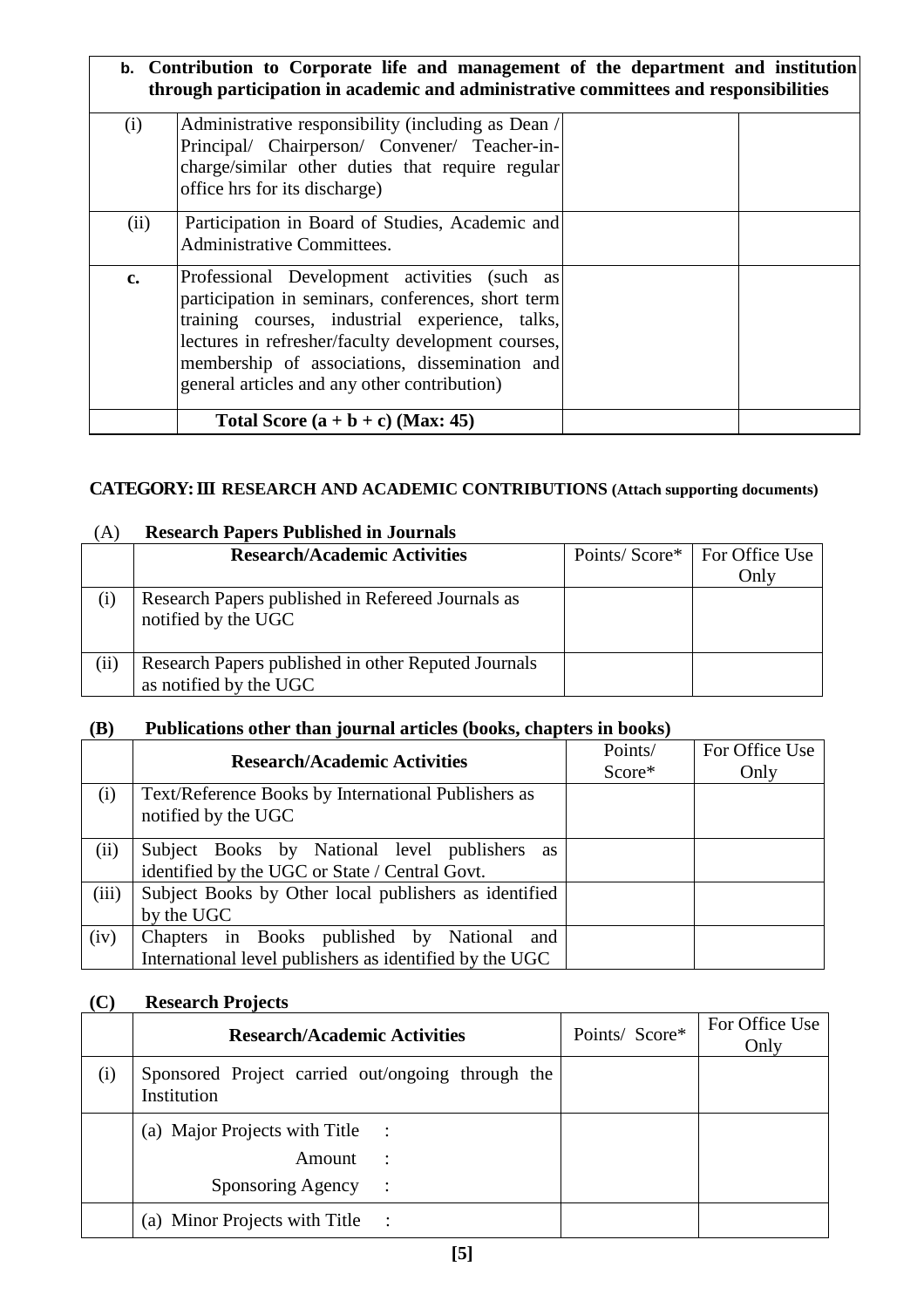|       | Amount<br>$\therefore$                     |  |
|-------|--------------------------------------------|--|
|       | Sponsoring Agency :                        |  |
| (ii)  | Consultancy Projects carried out/ongoing : |  |
| (iii) | Projects Outcome/Outputs                   |  |

# **(D) Research Guidance**

(Supervisor/Co-Supervisor)

|      | <b>Research/Academic Activities</b> | Points/ Score* | For Office Use<br>Only |  |
|------|-------------------------------------|----------------|------------------------|--|
| (i)  | M.Phil. Degree awarded only         |                |                        |  |
|      | Name of Students:                   |                |                        |  |
|      | Title:                              |                |                        |  |
|      | Year:                               |                |                        |  |
| (ii) | Ph.D. Degree awarded                |                |                        |  |
|      | Name of Students:                   |                |                        |  |
|      | Title:                              |                |                        |  |
|      | Year:                               |                |                        |  |
| (ii) | Ph.D. Thesis submitted              |                |                        |  |
|      | Name of Students:                   |                |                        |  |
|      | Title:                              |                |                        |  |
|      | Year:                               |                |                        |  |

# **(E) Fellowships, awards and Invited Lectures delivered in Conference/Seminars**

|      | <b>Research/Academic Activities</b>                                                                                 | Points/ Score* | For Office Use<br>Only |
|------|---------------------------------------------------------------------------------------------------------------------|----------------|------------------------|
| (i)  | International award/fellowship                                                                                      |                |                        |
|      | National award/fellowship                                                                                           |                |                        |
|      | State/University level award                                                                                        |                |                        |
|      |                                                                                                                     |                |                        |
| (ii) | Invited lectures/papers/Key note address/chair<br>sessions for conferences/ seminars/workshops and<br>symposia etc. |                |                        |
|      | (a) International Level                                                                                             |                |                        |
|      | (b) National Level                                                                                                  |                |                        |
|      | (c) State/ University Level                                                                                         |                |                        |

### **(F) Development of e-learning delivery process/material**

| S.N. | No. of the Modules with title | Points/ Score* | For Office Use<br>Jnlv |
|------|-------------------------------|----------------|------------------------|
|      |                               |                |                        |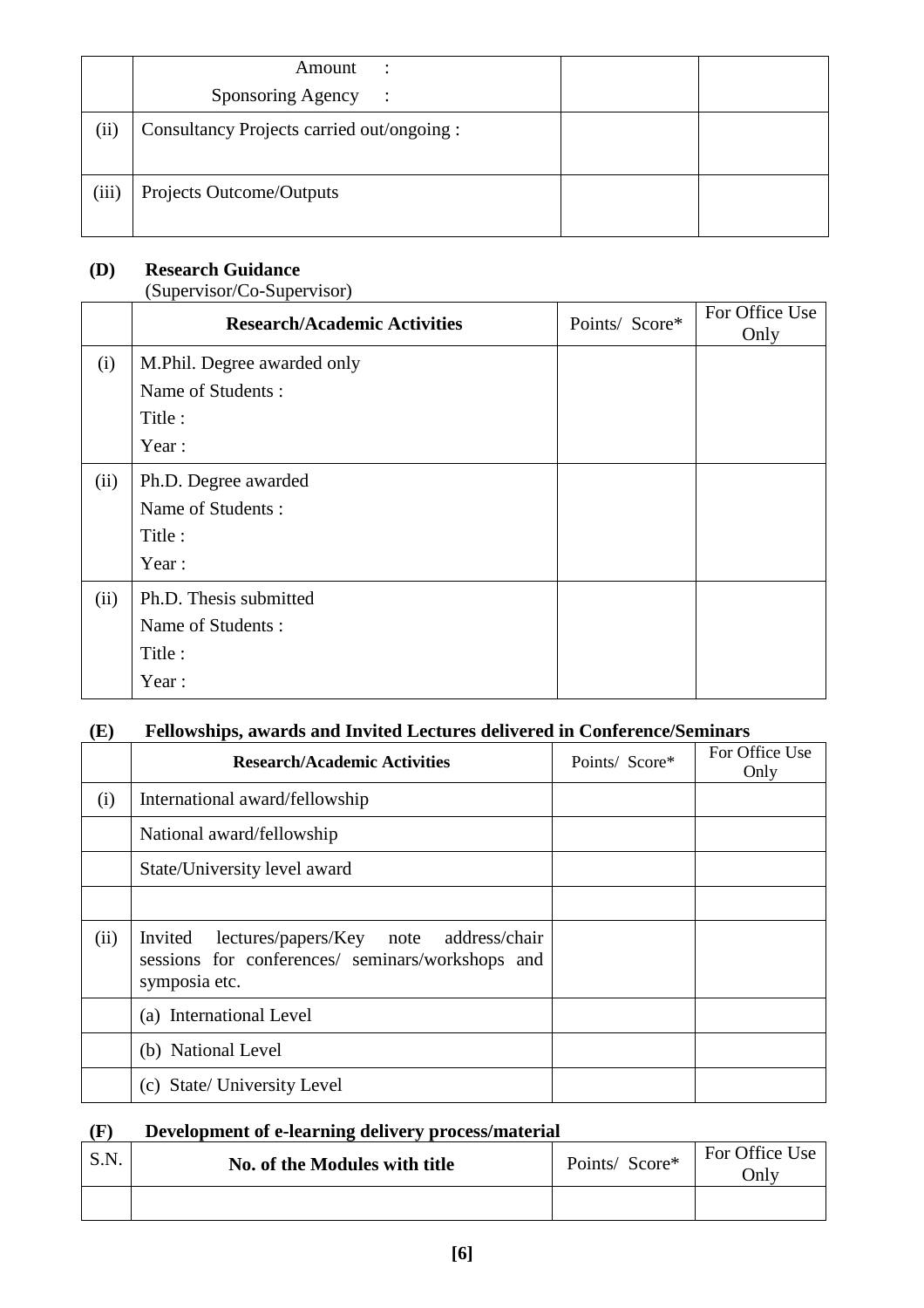Note: Attach detailed list for CATEGORY- II (co-curricular, extension, professional development **related activities) and CATEGORY-III (research and academic contributions) in chronological order with proper enclosure number along with relevant/supporting documents as per Appendix-1.** 

| Total points/scores evaluated by the applicant:  |  |
|--------------------------------------------------|--|
| Total points/scores evaluated by the recruitment |  |
| and assessment committee (Office use only):      |  |

#### **Additional Information:**

Any other academic information/contribution which you wish to highlight, please give in details with supporting documents for career purpose (Attach additional sheets, if the space is insufficient): ………………..........………………......................................................................................................

#### **List of enclosed documents:**

**(i) (ii) (iii)** 

**(iv)** 

(Signature of the Applicant)

Full Name: ……………………………..

# **DECLARATION**

I hereby declare that I fulfill all the minimum qualifications and eligibility requirements for the direct recruitment on the post of ………………………………………………………………… as per prescribed norms. Information given by me in the application form is true and no fact has been suppressed. If at any stage it is found that I do not fulfill the eligibility requirements, my claim for appointment shall automatically stand cancelled. In case any information or documents furnished by me is found to be wrong/false/suppressed, or if anything against me is detected at any stage, Vishwavidyalaya has the right to cancel my appointment outrightly and further any disciplinary action may also be taken against me as per service rules and regulations. No disciplinary proceedings are pending or contemplated against me.

| Date: |  |
|-------|--|
|       |  |

# **Forwarded by Parent Institute/Organisation**

Forwarded with the remarks that the facts stated in the above application have been verified and found correct and this institution/organisation has no objection to the candidature of the applicant being considered for the post applied for.

Date: Signature .........................................................

Registrar/Head of Institution with seal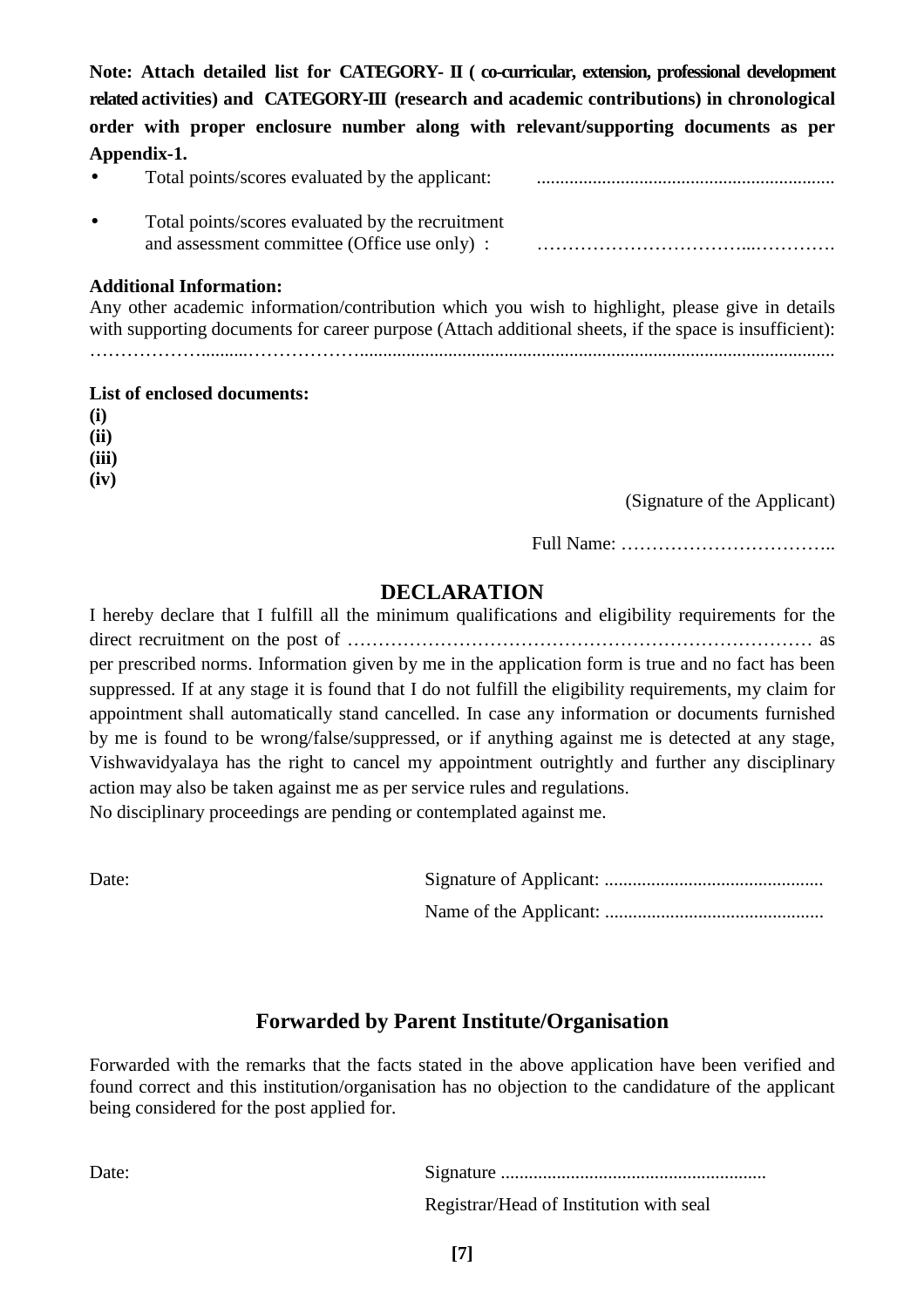# **VERIFICATION (For office use only)**

 This is to certify that application on the post of ........................................................ in the subject/department ............................................................. Pay Band Rs. ................... + AGP ........................................ has been accepted/rejected for the interview as per UGC regulations.

 $AR/S.$  O Establishment (Convener)

 Chairman Recruitment and Assessment Committee

#### **Important Instructions:**

- 1. Knowledge of Hindi is essential.
- 2. Only tea-totallar candidates should apply. Candidates having faith in Arya Samaj principles and Gurukul system of education will be preferred.
- 3. Candidates in employment should send their prescribed application form through proper channel. However, advance copy of Bio-Data may be sent within time.
- 4. The Vishwavidyalaya reserves the right not to fill up any of the vacancies advertised if the circumstances so warrant.
- 5. Details of Academic Qualifications and Pay Band with AGP etc. are available at the Vishwavidyalaya website: **www.gkv.ac.in**
- 6. Applications complete in all respects along with enclosures must reach the Registrar of the Vishwavidyalaya by registered post/speed post in stipulated time. The Vishwavidyalaya will not be responsible for any postal delay.
- 7. Candidates will be called for interview on the recommendations of the recruitment and assessment cell of the University and as such all applicants may not be called for interview. No TA and DA shall be admissible for attending the interview. However, SC/ST candidates would be given TA as per Central Government Rules.
- 8. The prescribed essential qualifications are the minimum and the mere possession of the same does not entitle candidates to be called for interview. Where the number of applications received in response to an advertisement is large and it will not be convenient or possible to interview all the candidates, the university, at its discretion, may restrict the number of candidates to a reasonable limit on the basis of qualifications/experience higher than the minimum prescribed in the advertisement after a screening/assessment process through a duly constituted committee. As such all applicants may not be called for interview.
- 9. Reservation for reserve category will be as per the UGC/Central Government Rules.
- 10. Candidates should read all the instructions given in the Application form carefully before filling it. Attach supporting documents for your claim in the application form. Incomplete application form will not be considered in any case.
- 11. If a candidate desires to apply for more than one post, he/she should make a separate application for each post with requisite fee.
- 12. The Vishwavidyalaya reserves the right to alter/modify any condition at any stage.
- 13. Incomplete applications shall not be entertained.
- 14. All information provided in the application must be supported with documentary proofs (self-attested).
- 15. Separate sheet may be attached wherever necessary.
- 16. Purely Temporary/Adhoc services in regular UGC Scale (without any break) shall be counted (if approved by competent authority) as per UGC rules.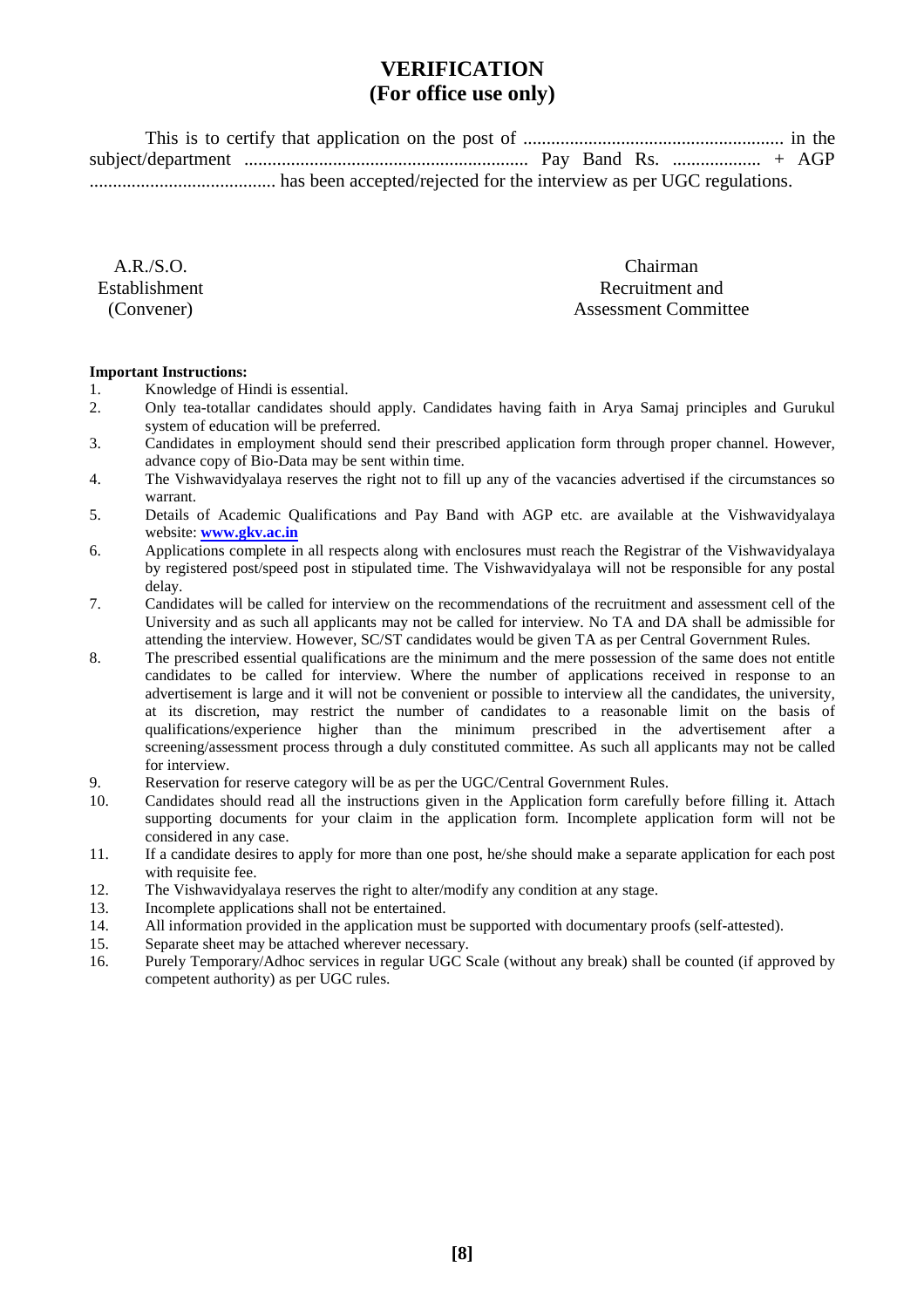

# **GURUKULA KANGRI VISHWAVIDYALAYA, HARIDWAR**

(NAAC Accredited 'A' Grade Deemed to be University u/s 3 of UGC Act 1956)

# **SUMMARY OF ACADEMIC PROFILE**

(To be submitted in eight copies and Photocopy may be used)

| <b>Academic Qualification</b> |      |                                |       |        |                         |
|-------------------------------|------|--------------------------------|-------|--------|-------------------------|
| Exam.                         | Year | Board/ University/ Institution | Div.  | $%$ of | Subjects/Specialization |
| Passed                        |      |                                | Grade | marks  |                         |
|                               |      |                                |       |        |                         |
|                               |      |                                |       |        |                         |
|                               |      |                                |       |        |                         |
|                               |      |                                |       |        |                         |
|                               |      |                                |       |        |                         |

| <b>Details of Experience</b> |              |                    |    |                   |        |           |
|------------------------------|--------------|--------------------|----|-------------------|--------|-----------|
| Name of the                  | Post held or | <b>Exact Dates</b> |    | Length of Service |        | Pay Scale |
| Organization/                | Designation  | From               | To | Years             | Months |           |
| Institution                  |              |                    |    |                   |        |           |
|                              |              |                    |    |                   |        |           |
|                              |              |                    |    |                   |        |           |
|                              |              |                    |    |                   |        |           |
|                              |              |                    |    |                   |        |           |
|                              |              |                    |    |                   |        |           |
|                              |              |                    |    |                   |        |           |

| <b>Number of Publications (Published only)</b>                                                                     | <b>Research Guidance</b>                                              |
|--------------------------------------------------------------------------------------------------------------------|-----------------------------------------------------------------------|
| <b>Research Papers Published</b>                                                                                   | Number of students guided for:<br>Thesis Submitted<br>Degrees awarded |
| Publications other than journal articles<br>(books, chapters in books)<br>No. of Invited Lectures/Papers Presented | M.Phil.<br>Ph.D.                                                      |
| In Conferences/ Seminars                                                                                           | Number of Sponsored Research Projects<br>(Completed/ongoing)          |

• \*Total points/scores evaluated by the applicant: ..........................................................................

| <i>*Total points/scores evaluated by the Recruitment</i> |
|----------------------------------------------------------|
|                                                          |
| (*Compulsory for Associate Professor / Professor Post)   |

Signature of Applicant: ...............................................

Name of the Applicant: ..............................................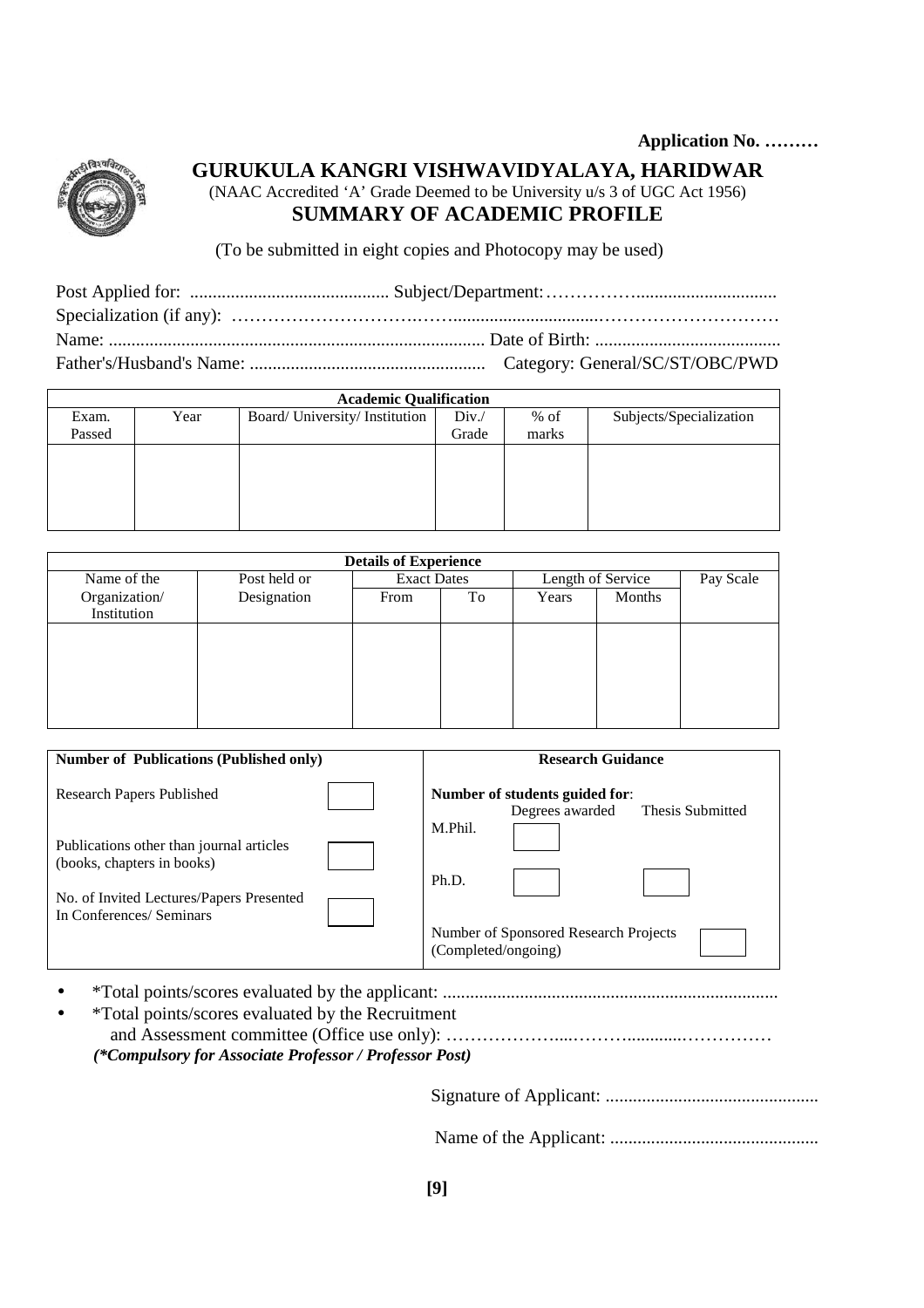**Appendix-1** 

# **CATEGORY: III.** RESEARCH, PUBLICATIONS AND ACADEMIC CONTRIBUTIONS

#### **(Attach supporting documents)**

(A) **Research Papers Published in Journals (Attach supporting documents)**

(i) Research Papers published in Refereed Journals as notified by the UGC

| S.<br>N. | <b>Title with</b><br>page no., vol.<br>and year | <b>Journal</b> | <b>ISSN/</b><br><b>ISBN</b> | <b>Impact</b><br>Factor, if<br>any | No. of<br>$co-$<br>author<br>(s) | <b>Whether you</b><br>are the First<br>and Principal /<br>corresponding<br>author/<br>supervisor /<br>mentor | <b>API</b><br><b>Score Page</b> | Annex./<br>No. |
|----------|-------------------------------------------------|----------------|-----------------------------|------------------------------------|----------------------------------|--------------------------------------------------------------------------------------------------------------|---------------------------------|----------------|
|          |                                                 |                |                             |                                    |                                  |                                                                                                              |                                 |                |
|          |                                                 |                |                             |                                    |                                  |                                                                                                              |                                 |                |

(ii) Research Papers published in other Reputed Journals as notified by the UGC

| S.<br>N. | <b>Title with</b><br>page no., vol.<br>and year | <b>Journal</b> | <b>ISSN/</b><br><b>ISBN</b> | <b>Impact</b><br>Factor, if<br>any | No. of<br>$co-$<br>author<br>(s) | <b>Whether</b> you<br>are the First<br>and Principal /<br>corresponding<br>author/<br>supervisor /<br>mentor | <b>API</b><br><b>Score Page</b> | Annex./<br>No. |
|----------|-------------------------------------------------|----------------|-----------------------------|------------------------------------|----------------------------------|--------------------------------------------------------------------------------------------------------------|---------------------------------|----------------|
|          |                                                 |                |                             |                                    |                                  |                                                                                                              |                                 |                |
|          |                                                 |                |                             |                                    |                                  |                                                                                                              |                                 |                |

## **(B) Publications other than journal articles (books, chapters in books)**

**(i)** Text/Reference Books by International Publishers as notified by the UGC

| S. No. Title with<br>page no. and<br>year | <b>Book editor</b><br>& publisher | ISSN/<br><b>ISBN</b> | Whether<br>peer<br>reviewed | Text/<br><b>Reference</b><br><b>Books</b> | Whether<br>you are<br>the main<br>author | <b>API</b><br><b>Score</b> | Annex./<br>Page<br>No. |
|-------------------------------------------|-----------------------------------|----------------------|-----------------------------|-------------------------------------------|------------------------------------------|----------------------------|------------------------|
|                                           |                                   |                      |                             |                                           |                                          |                            |                        |
|                                           |                                   |                      |                             |                                           |                                          |                            |                        |
|                                           |                                   |                      |                             |                                           |                                          |                            |                        |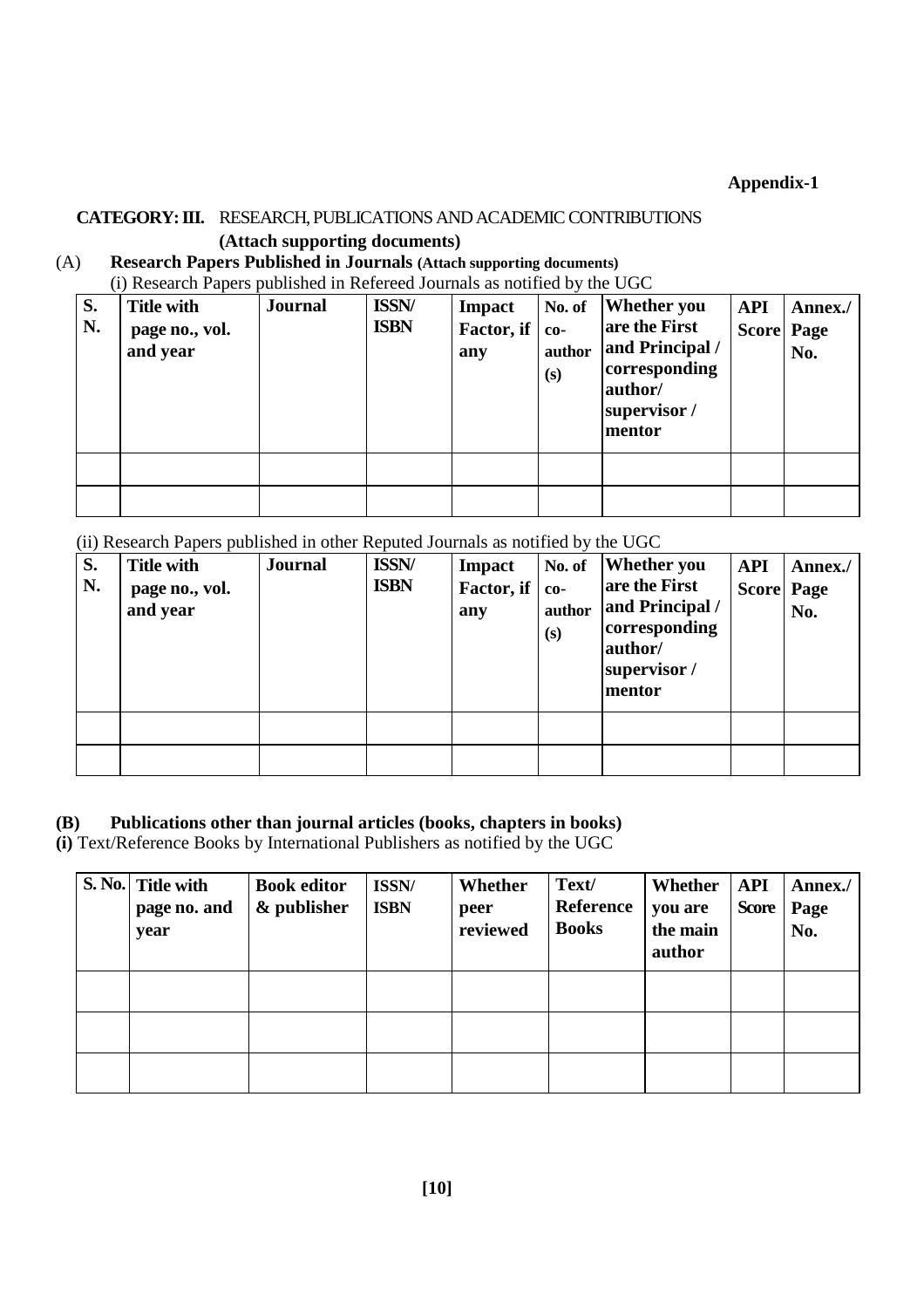**(ii)** Subject Books by National level publishers as identified by the UGC or State /Central Govt.

| S. No. Title with<br>page no. and<br>year | <b>Book editor</b><br>& publisher | ISSN/<br><b>ISBN</b> | Whether<br>peer<br>reviewed | Text/<br>Reference<br><b>Books</b> | Whether<br>you are<br>the main<br>author | API<br><b>Score</b> | Annex./<br>Page<br>No. |
|-------------------------------------------|-----------------------------------|----------------------|-----------------------------|------------------------------------|------------------------------------------|---------------------|------------------------|
|                                           |                                   |                      |                             |                                    |                                          |                     |                        |
|                                           |                                   |                      |                             |                                    |                                          |                     |                        |
|                                           |                                   |                      |                             |                                    |                                          |                     |                        |

**(iii)** Subject Books by Other local publishers as identified by the UGC

| S. No. Title with<br>page no. and<br>year | <b>Book editor</b><br>& publisher | ISSN/<br><b>ISBN</b> | Whether<br>peer<br>reviewed | Text/<br><b>Reference</b><br><b>Books</b> | Whether<br>you are<br>the main<br>author | <b>API</b><br><b>Score</b> | Annex./<br>Page<br>No. |
|-------------------------------------------|-----------------------------------|----------------------|-----------------------------|-------------------------------------------|------------------------------------------|----------------------------|------------------------|
|                                           |                                   |                      |                             |                                           |                                          |                            |                        |
|                                           |                                   |                      |                             |                                           |                                          |                            |                        |
|                                           |                                   |                      |                             |                                           |                                          |                            |                        |

**(iv)** Chapters in Books published by National and International level publishers as identified by the UGC

| S. No. Title with<br>page no. and<br>year | <b>Book editor</b><br>& publisher | ISSN/<br><b>ISBN</b> | Whether<br>peer<br>reviewed | Text/<br>Reference<br><b>Books</b> | Whether<br>you are<br>the main<br>author | API<br><b>Score</b> | Annex./<br>Page<br>No. |
|-------------------------------------------|-----------------------------------|----------------------|-----------------------------|------------------------------------|------------------------------------------|---------------------|------------------------|
|                                           |                                   |                      |                             |                                    |                                          |                     |                        |
|                                           |                                   |                      |                             |                                    |                                          |                     |                        |
|                                           |                                   |                      |                             |                                    |                                          |                     |                        |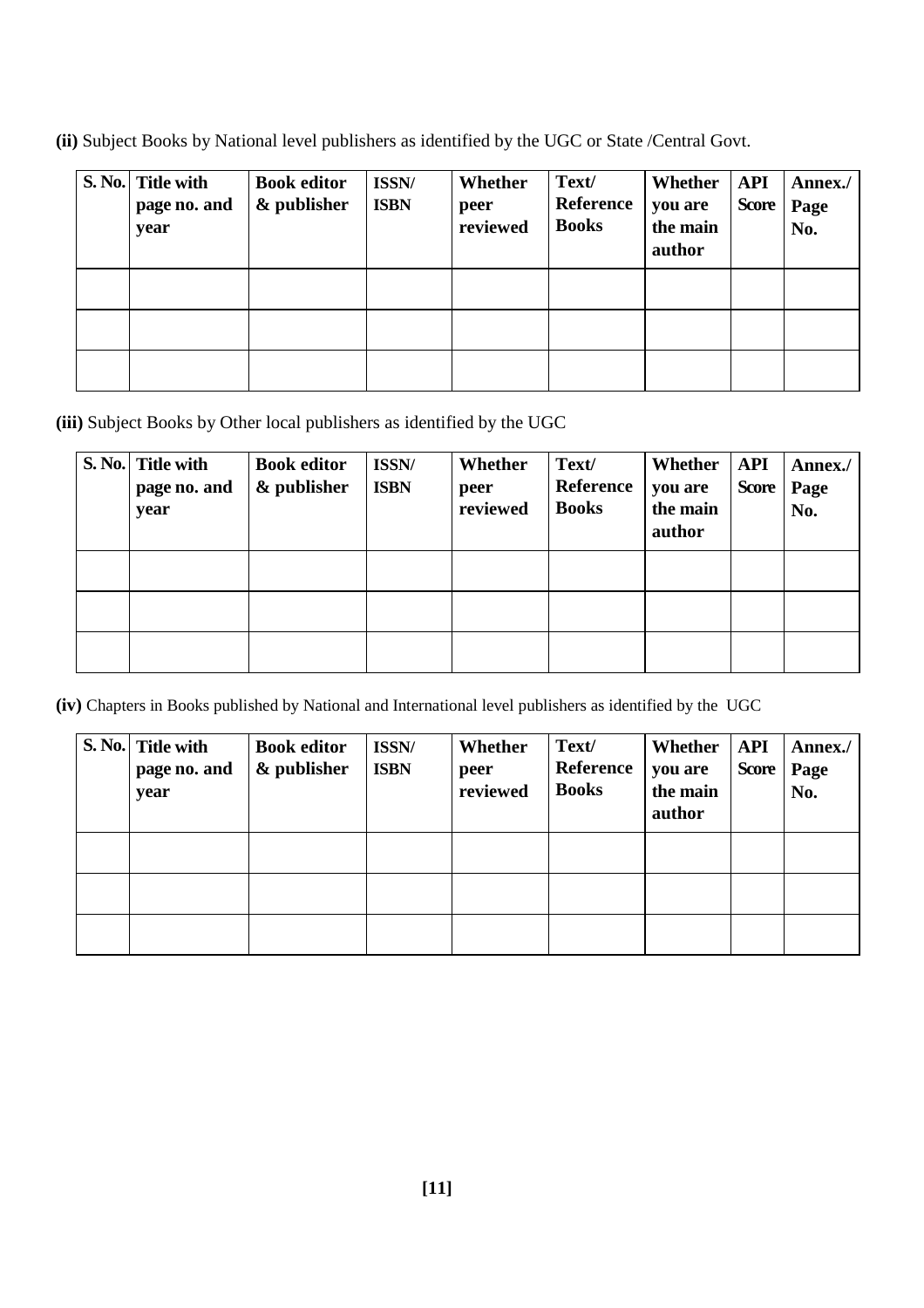## (**C) Research Projects (Attach supporting documents)**

 (i). Ongoing/Completed Sponsored Research Projects and Consultancies (c) (I &II) Ongoing Projects / Consultancies

| S. No. Title | Agency | <b>Period</b> | Grant/<br><b>Amount</b><br><b>Mobilized</b> | <b>API</b><br><b>Score</b> | Annex./<br>Page<br>No. |
|--------------|--------|---------------|---------------------------------------------|----------------------------|------------------------|
|              |        |               |                                             |                            |                        |

#### (ii). Consultancy Projects

| S.<br>No. | <b>Title</b> | <b>Agency</b> | <b>Period</b> | <b>Mobilized</b><br>(Rs lakh) | <b>Grant/Amount   Whether policy</b><br>document/<br>patent as outcome | <b>API</b><br><b>Score</b> | Annex./<br>Page No. |
|-----------|--------------|---------------|---------------|-------------------------------|------------------------------------------------------------------------|----------------------------|---------------------|
|           |              |               |               |                               |                                                                        |                            |                     |

#### (iii). Project Outcome/output

| S.<br>No. | <b>Title</b> | <b>Agency</b> | <b>Period</b> | <b>Grant/Amount</b><br><b>Mobilized (Rs lakh)</b> | Details of<br>document/paten   Score<br>t as outcome | <b>API</b> | Annex./<br>Page No. |
|-----------|--------------|---------------|---------------|---------------------------------------------------|------------------------------------------------------|------------|---------------------|
|           |              |               |               |                                                   |                                                      |            |                     |

# **(D) Research Guidance (Attach supporting documents)**

| S. No                    | <b>Number</b><br><b>Enrolled</b> | <b>Thesis Submitted</b> | Degree awarded | <b>API Score</b> | Annex./<br>Page No. |
|--------------------------|----------------------------------|-------------------------|----------------|------------------|---------------------|
| M. Phil or<br>equivalent |                                  |                         |                |                  |                     |
| Ph. D. or<br>equivalent  |                                  |                         |                |                  |                     |